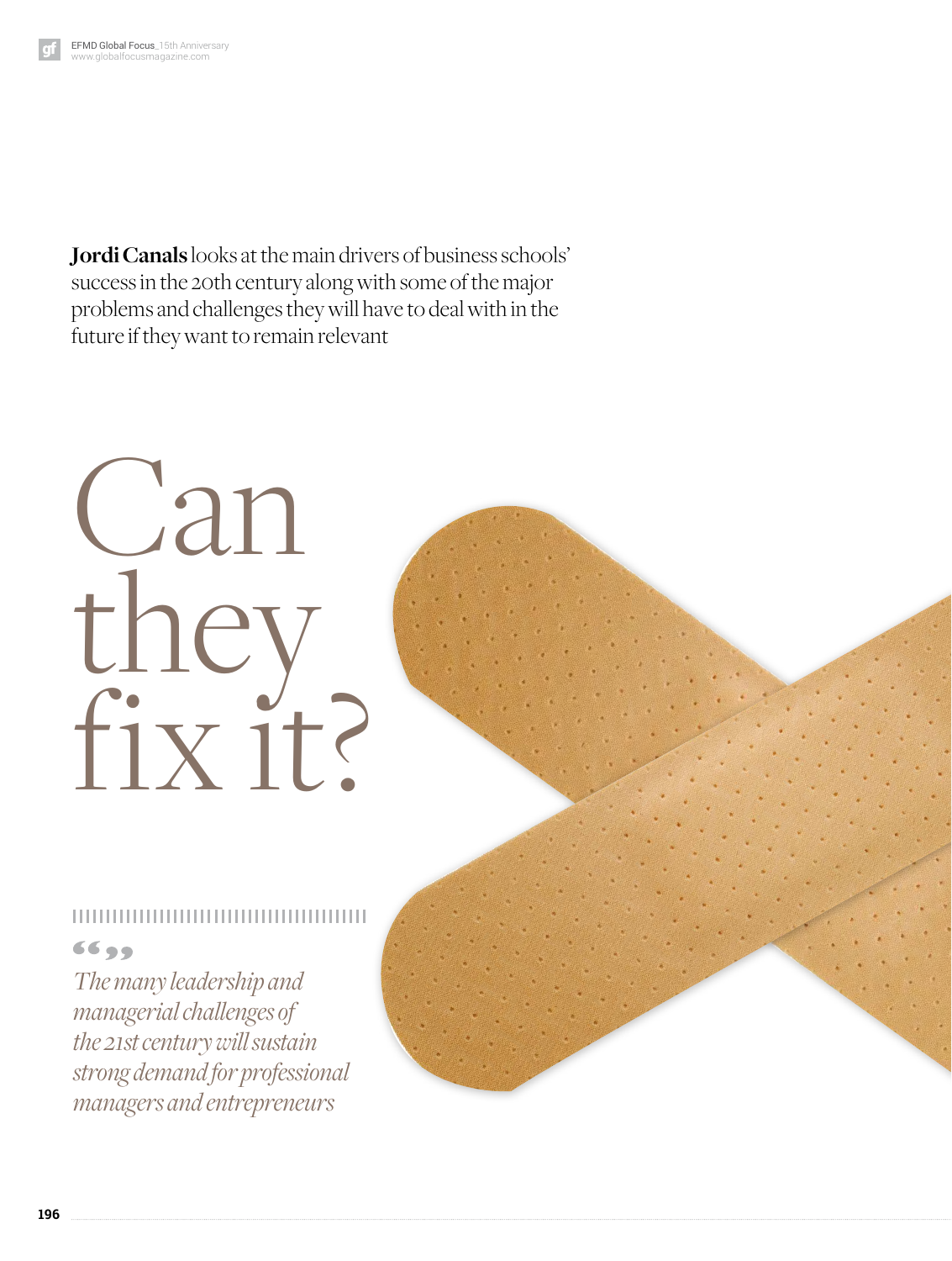Business schools are young institutions. They first appeared about a century ago in America, 50 years or so ago in Europe and much less than that in other parts of the world.

But, generally, in that short time they have had a positive impact on people, companies and society. There is wide experience of the positive effects of their programmes in the lives of many people and the success of many companies.

Some failures and mistakes (including those related to the 2007 financial crisis) cannot hide the basic fact that the effects of business schools in developing professionals and through them fostering job creation, investment, innovation and new firms has been impressive.

In addition, leading business schools have become important paradigms of excellence. Many have globalised education in ways much older and renowned universities have never done.

The many leadership and managerial challenges of the 21st century will sustain strong demand for professional managers and entrepreneurs. Business schools will continue to have a decisive role in educating them and providing society with the managerial talent needed to face these challenges.

While it is true that business schools prospered in the benign economic conditions of the second half of the last century it is also true that their impact on entrepreneurs and professional managers was at least partially responsible for that economic growth in the first place.

Though individual business schools took different approaches, all, both in America and Europe, adopted a similar model that was the key to their success.

This model was based on an academically qualified full-time faculty that carried out relevant research and attracted a high-quality student body. These in turn proved highly

effective recruits inside companies, increasing corporate interest in using business schools as recruiting and training grounds.

The positive experience of both alumni and companies was key in funding business school endowment, particularly in America – an effect that was vitally important to building financially solid educational institutions.

This model has been the linchpin of the success of business schools. Nevertheless, it has created its own problems. Moreover, the business context in which graduates have to work has also changed significantly.

The current financial crisis and the eroding of corporate reputations have given rise to strong criticisms of business schools and their role in those events. For these reasons, business schools will have to change if they want to keep having a positive impact on people, firms and societies.

These criticisms fall into two categories. The first is related to factors external to business schools, mainly the financial crisis, globalisation, and the notion of the firm and its reputation. The second category has to do with internal deficiencies or deficits in business schools themselves.

### External factors

The role of business schools in the crisis As happened with the dotcom crisis at the end of the 20th century, many are pointing fingers at business schools over the current financial crisis.

Though many MBA graduates did indeed end up in financial institutions, their relative overall numbers were not large. The claim that business schools were the main "feeders" of investment banks is not accurate.

A more important question is whether schools could have provided better frameworks of business and ethics and, more important, better ways of integrating ethics with finance and strategy; or whether senior managers educated in good graduate schools could

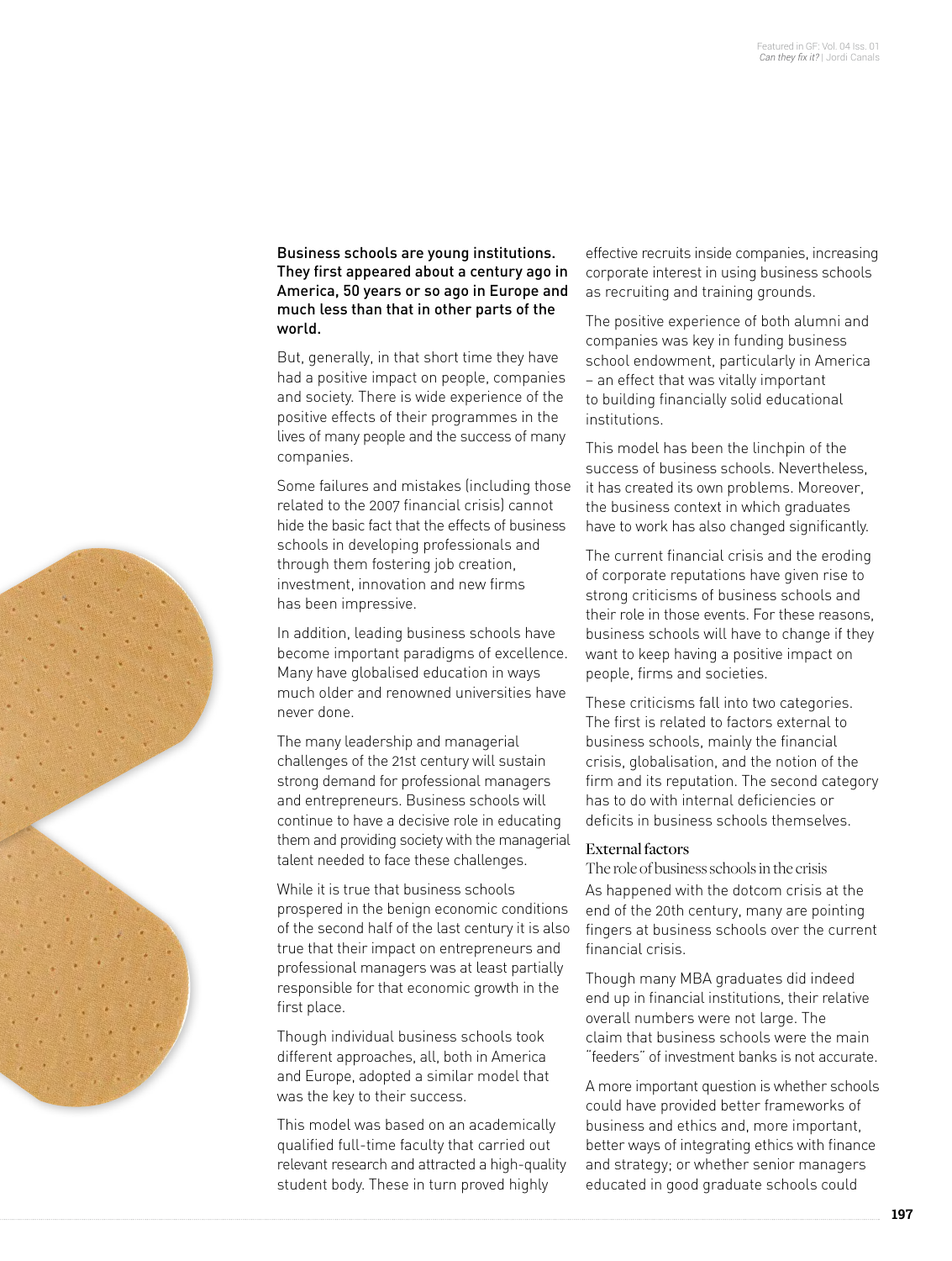have done more to avoid disaster. And, more importantly, whether those graduates could have provided a better example of professionalism and integrity.

#### Globalisation

Together with the current economic crisis, globalisation and its impact on the business world is another area of concern. Many Western companies have failed in their efforts to become more efficient in their international operations.

In this area, business schools have not done a good job in making clear and explicit the specific demands of globalisation, crosscultural management and the variety of dimensions, experiences, and human and cultural values to be taken into account.

The crisis and corporate reputation The third relevant factor is the serious damage to corporate reputations that has unfolded over the past decade. In many countries, companies used to be admired institutions that created jobs, generated investment and were drivers of progress.

Public opinion in some countries now sees business leaders as opportunists with a short-term focus on their own benefits and privileges and responsible for many of today's corporate disasters.

Business schools have been slow in reacting to these challenges. As institutions educating managers and business leaders, business schools have to rethink the role of companies in society, the job of business leaders and how to include these dimensions in their programmes.

#### Internal factors

Unfortunately, the challenges for business schools do not come only from the outside world. Their own development and success have sown the seeds of serious internal challenges that must be tackled.

There are some areas with major deficits at many business schools: mission, governance, humanistic approach, financial and relevance.

#### Mission deficit

Some business schools do not have a clear sense of mission of the role they want to play in society. It is clear that all of them want to help educate people and develop new knowledge. The question is what balance between those two activities business schools want to have.

There is no single answer but it is nevertheless important to understand why a business school exists and what it wants to do. Each school has its own views but it is good to make them explicit and connect them with its strategy, faculty development, programme design and research initiatives.

#### Governance deficit

Business schools are influential institutions. As such, their governance matters. Unfortunately, academic institutions in general have a poor track record in this area.

There are several levels of governance in business schools to look at.

The first is the relationship between the parent university and the business school, a link that can mostly lead to situations of lack of autonomy, both strategic and financial.

Second is the accountability and powers of the dean and senior faculty. There is no single best model here but it is certainly an issue not always well defined in business schools.

The third is the role of faculty in designing programmes, shaping research initiatives, promoting their peers to tenured positions and shaping the strategy of the school. Good governance requires a stronger faculty commitment to the long-term development of their schools.

Good governance needs to give faculty an appropriate role in business schools, one that neither blocks change nor makes faculty members alienated from the management of the school.

### Humanistic deficit

In the early part of the 20th century prominent business people believed that companies had a social purpose beyond just making money.

# ,,,,,,,,,,,,,,,,,,,,,,,,,,, 6699

*As institutions educating managers and business leaders, business schools have to rethink the role of companies in society and the job of business leaders*



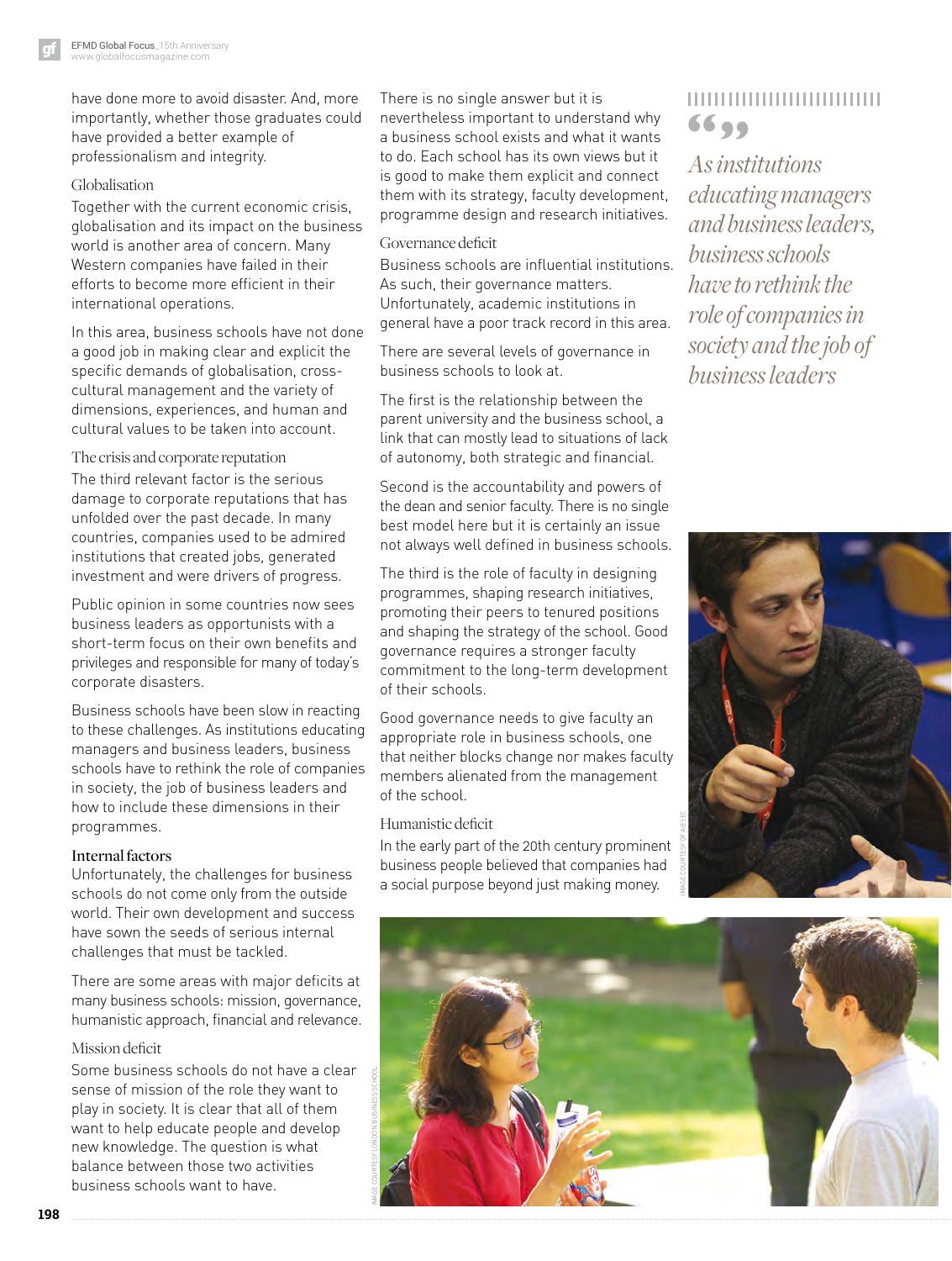



# ,,,,,,,,,,,,,,,,,,,,,,,,,,,, 6699

*The challenge for business schools is to develop an economic model that can make them sustainable in the long term*

The creation of business schools through the generosity of major donors was related to the conviction that the education of general managers in a rigorous and ethical way was important for the good of society.

Management and financial theories and the stronger role of capital markets as drivers of modern capitalism have displaced some of those early ideals. Getting results, irrespective of what happens to individuals working in the organisation, has become the dominant paradigm in the practice of management.

The outcome has been the growth of more impersonal organisations where individuals are just one more resource and a rise in employee dissatisfaction. The claim that people are important is stronger than ever; but, in practice, many decisions are taken without considering their impact on people.

Business schools have contributed to the spread of this view by underplaying the role of individuals in organisations and business decisions.

#### Relevance deficit

After the second world war business schools became relevant institutions because they helped tackle a very important need: the education of professional managers and the development of a body of knowledge about the main management disciplines.

In the 1970s and 1980s many business schools became more interested in promoting a type of research similar to that of other social sciences schools. Unfortunately, this research, even if (or perhaps because) it was adorned with an allegedly superior academic rigour, became increasingly irrelevant to management practice.

A relevance deficit also became clear in schools' programmes. Many top US business schools did not offer executive programmes until quite recently. It was, in part, a matter of choice but also attributable to the lack of faculty interest in working with senior executives on real business problems.

However, the risk of irrelevance in research is smaller when faculty members have to work in a classroom with senior executives. Working with experienced managers stretches the capabilities and expertise of faculty and makes them more aware of real corporate problems.

#### Financial deficit

American business schools used to rely on their endowments to pay higher salaries or attract students and were consequently less dependent on academic fees. In Europe schools had to be closer to the real world with more emphasis on executive education.

In both cases, there is a problem. For American schools the endowment model is good when stock prices go up but becomes a nightmare when market prices fall. For European business schools, executive education is a distinguished undertaking for many reasons but in some cases business schools only do it for financial reasons, which is not the best motivator.

The challenge for business schools is to develop an economic model that can make them sustainable in the long term. There is no single formula. Each school has to design its own pattern. Their development will be one more test of how well a business school is run.

#### New challenges for business schools

There are some other ingredients in the current model of business schools that require additional work. Companies, recruiters and executives expect this. Some have been referred to earlier. Below are highlighted others that have been neglected and are more difficult to tackle: integration, leadership development, a humanistic view of the firm, life-long learning and organisational structure.